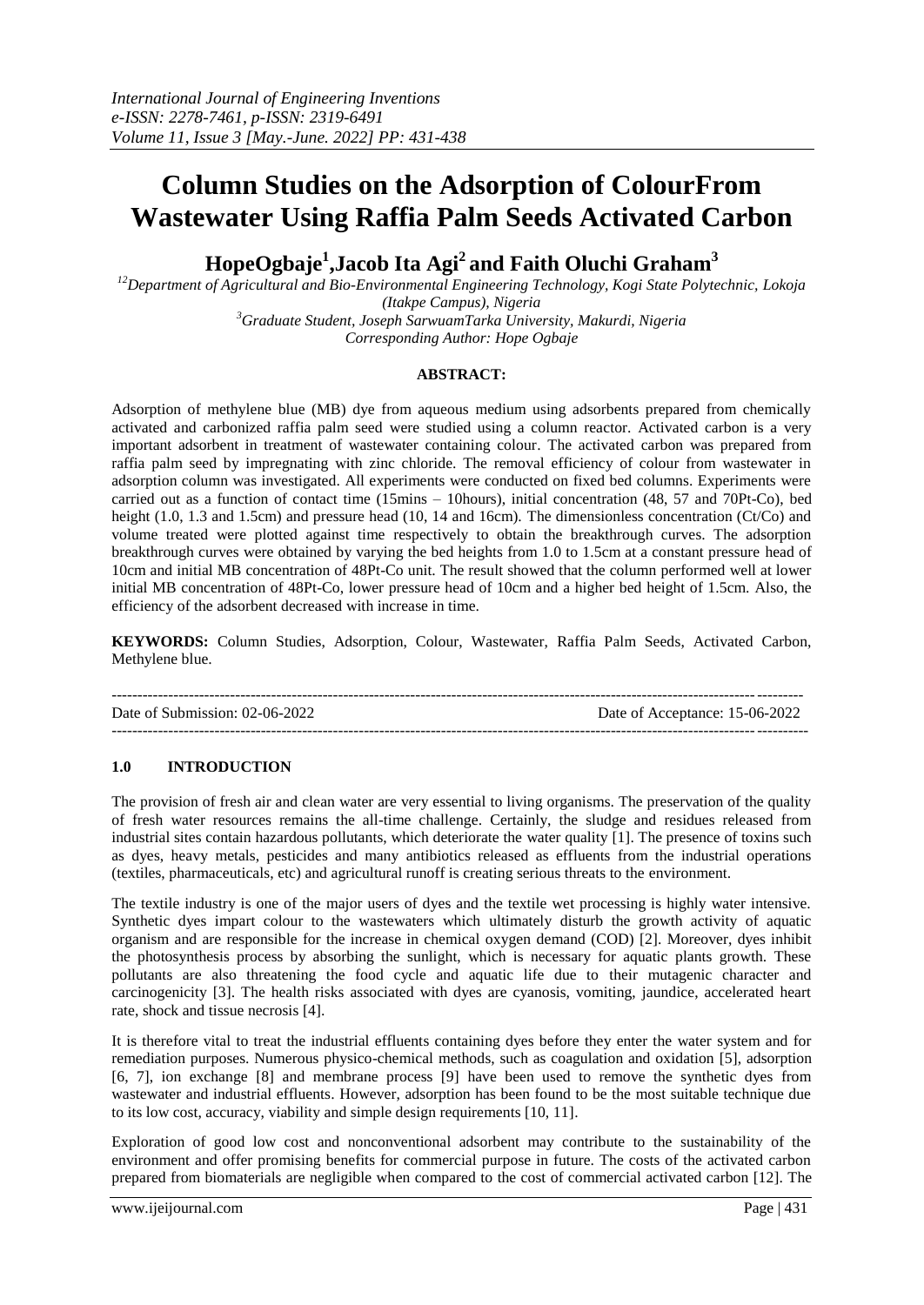objective of this study is to investigate the ability of raffia palm seeds activated carbon to remove methylene blue from wastewater under a column study.

#### **2.0 METHODOLOGY**

#### **Preparation of Activated Carbon**

The raffia palm seed was collected from Agan in Makurdi Local Government Area, Nigeria. The seed collected was crushed to aid it in drying fast. It was then impregnated with aqueous solution of Zinc Chloride and heated in a burner for about 30 minutes for activation and allowed to settle. The seeds were left soaked in the chemical overnight after which it was removed and sun-dried.

The activated seed was taken to the furnace where it was heated, i.e carbonized. After heating, the sample was placed in desiccators and allowed to cool. The carbonized shells were pounded in a mortar and passed through sieve 1.18µm - 150µm. The particles that were retained on sieve 150µm was weighed and used for the column studies. They were put into the column apparatus with each height of bed depth measured.

#### **Column Experiment**

A fixed-bed column studies was conducted using columns of 4.5cm diameter and 29.5cm length. The column was packed with a known weight of the raffia palm seed shells activated carbon between the supporting layer of cotton wool. The fixed bed column of activated carbon was prepared by a dry packing technique.

#### **Effect of Carbon Height, Initial Concentration and Pressure Head**

The simulated wastewater was stored in a reservoir with a tap at the bottom to control the flow rate into the column packed with activated carbon of different height (1.0, 1.3 and 1.5cm). This was carried out at optimum concentration of 48Pt-Co and Pressure Head of 10cm. The influent was allowed to transit through the bed by gravity flow. A sample of the effluents was collected at various times with the volume and height of carbon noted. Samples was further analysed for the absorptive capacity of colour. The influent concentration of colour was observed.

The same procedure was followed varying the initial concentration (48, 57 and 70Pt-Co) and keeping the carbon height and pressure head at optimum value of 1.0cm and 10cm respectively. The pressure head was likewise varied (10, 14 and 16cm) keeping the carbon height and initial concentration at optimum value of 1.0cm and 48Pt-Co respectively.



**Figure 1: Schematic Diagram of Laboratory Scale Column Study**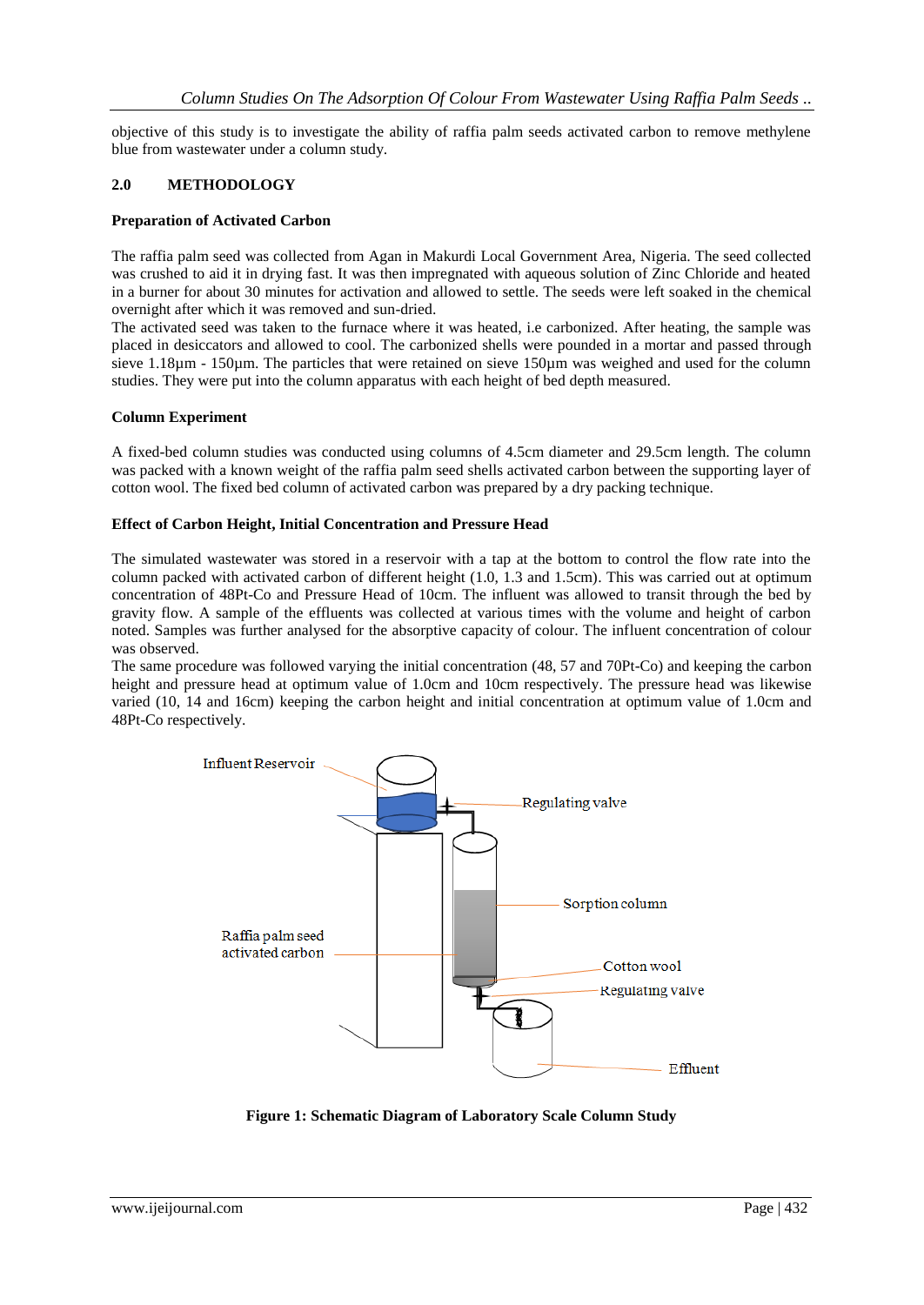## **3.0 RESULTS AND DISCUSSION**

### **Chemical Composition of Raffia Palm Seeds Activated Carbon**

The result of the characterization of the raffia palm seed activated carbon is presented in Table 1.

| <b>Properties</b> | Composition $(\% )$ |
|-------------------|---------------------|
| Ash content       | 1.50                |
| Carbon            | 39.0                |
| Oxygen            | 4.21                |
| Hydrogen          | 0.172               |
| Sulphur           | 0.03                |
| Nitrogen          | 3.703               |

## **Table 1: The Characterization of the Raffia Palm Seed Activated Carbon**

## **Effect of Initial Concentration of Methylene Blue**

The effect of initial concentration of methylene blue was investigated in a column bed height of 1.0cm, with the constant pressure head of 10cm and varying the initial concentration of 48, 57 and 70 Pt-Co-Colour. Figure 2 shows the percentage colour adsorbed against initial MB concentration at carbon height of 1.0cm, pressure head of 10cm and contact time of 30 minutes. The graph shows that percentage removal decreased with increased in initial MB concentration.





The carbon under study achieved highest removal at initial concentration of 48Pt-Co-Colour hence was chosen as the optimum initial concentration for further studies. This is probably due to the fact that for a fixed adsorbent dose, the total available adsorption sites are limited, thereby adsorbing almost the same amount of methylene blue, as the initial concentration of methylene blue increases, the percentage removal decreases. Greater availability of exchangeable sites or surface area for ions significantly improves binding capacity with an increase in adsorbent dose [7, 13].

### **Effect of Bed Height**

The 100% removal of MB was obtained by varying the bed heights from 1.0cm, 1.3cm and 1.5cm of activated carbon of 4g, 7g, and 10g respectively while maintaining the initial concentration of 48ptCo and a pressure head of 10cm. the amount of colour adsorbed in the fixed-bed is dependent on the quantity of adsorbent inside the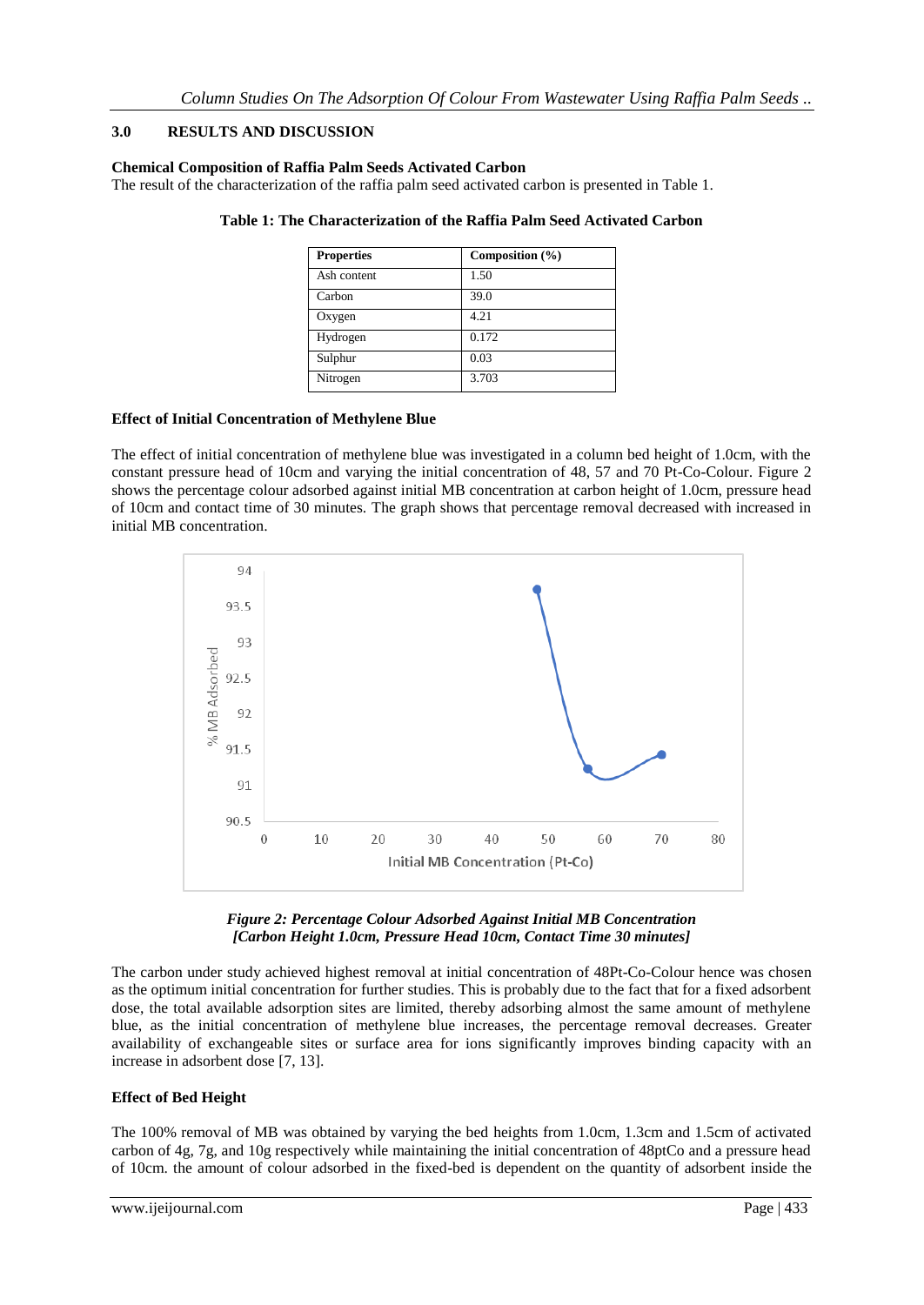column. Figure 3 presents the percentage colour removed against carbon height, with initial concentration of 48ptCo, Pressure head of 10cm, and contact time of 30 minutes. Both bed capacity and exhaustion time increased with increasing bed height, as more binding sites available for adsorption, also resulted in a broadened mass transfer zone. The increase in adsorption with that in bed depth was due to the increase in adsorbent doses in larger beds which provide greater service area (or adsorption site).



*Figure 3: Percentage Colour Removed against Carbon Height [Initial Concentration of 48Pt-Co, Pressure head 10cm, Contact Time 30 minuites*

Sivakumar et al. [12] reported that the throughput volume of an aqueous solution increased with increase in bed height due to the availability of more number of sorption sites. This shows that at smaller bed height, the effluent adsorbate concentration ration increased more rapidly than for a higher bed height. Furthermore, the bed is saturated in less time for smaller bed heights. Small bed height corresponds to fewer amounts of adsorbent and binding sites.

## **Effect of Pressure Head**

The pressure head of MB was investigated by keeping initial MB concentration (48pt-Co) and bed height (1.0cm) constant and varying the pressure heads 10cm, 14cm and 16cm. In contrast to bed height results, the column performed well at lowest pressure head. Higher flow rate or pressure head are seen by the steeper curve with relatively early breakthrough and exhaustion time; they resulted in less adsorption uptake [16].

Figure 4 shows the percentage colour adsorbed against pressure head at initial concentration of 48Pt-Co, Carbon height of 1.0cm and contact time of 1 hour. The graph revealed that for a particular contact time, the amount adsorbed increased with decrease in pressure head.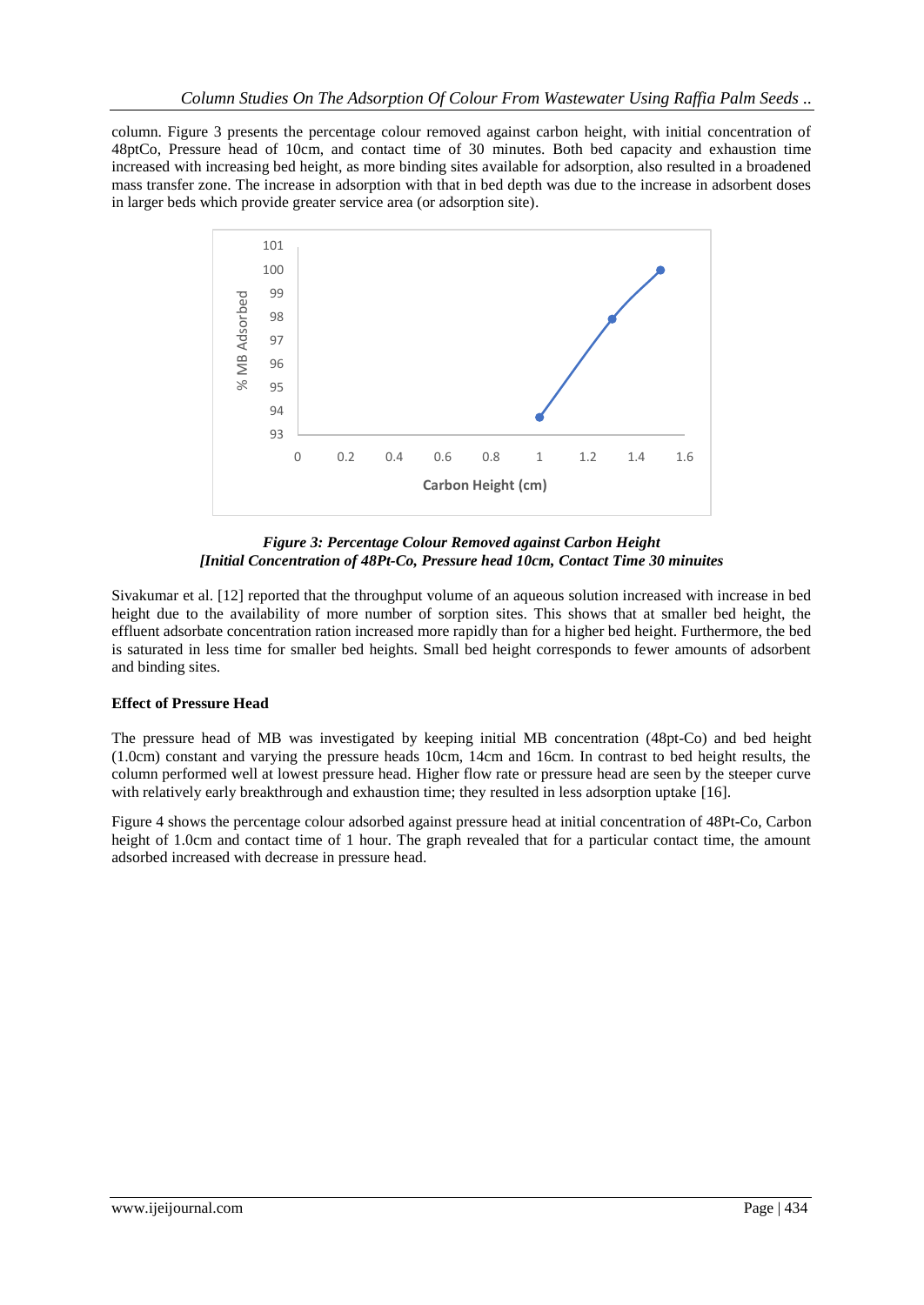

*Figure 4: Percentage Colour Adsorbed against Pressure Head [Initial Concentration of 48Pt-Co, Carbon Height of 1.0cm and Contact Time of 1 hour]*

This observation is justified because increase in pressure head for a fixed column will result in a corresponding increase in flow rate through the column. The probable reason behind this is that when the residence time of the solute in the column is not long enough for adsorption equilibrium to be reached at that flow rate, the methylene blue leaves the column before equilibrium occurs. Thus, the contact time of methylene blue with activated carbon is very short at higher flow rate, causing a reduction in removal efficiency.

## **Effect of Contact Time**

This factor also affects removal of MB. Adsorption occurs in the initial half to one-hour interval and increases slowly. Ahmed et al.[14] and Lim et al.[15] reported similar findings in the adsorption of disperse dye using date stone. As the time increases, the rate of adsorption decreases. Figures 5, 6 and 7 shows percentage colour adsorbed against contact time for the various initial concentration, carbon height and pressure head respectively. The time interval ranges from 15mins to 10hours.



*Figure 5: Percentage Colour Adsorbed against Contact Time [Initial Concentration 48, 57, 70Pt-Co, Carbon Height 1.0cm and Pressure Head 10cm]*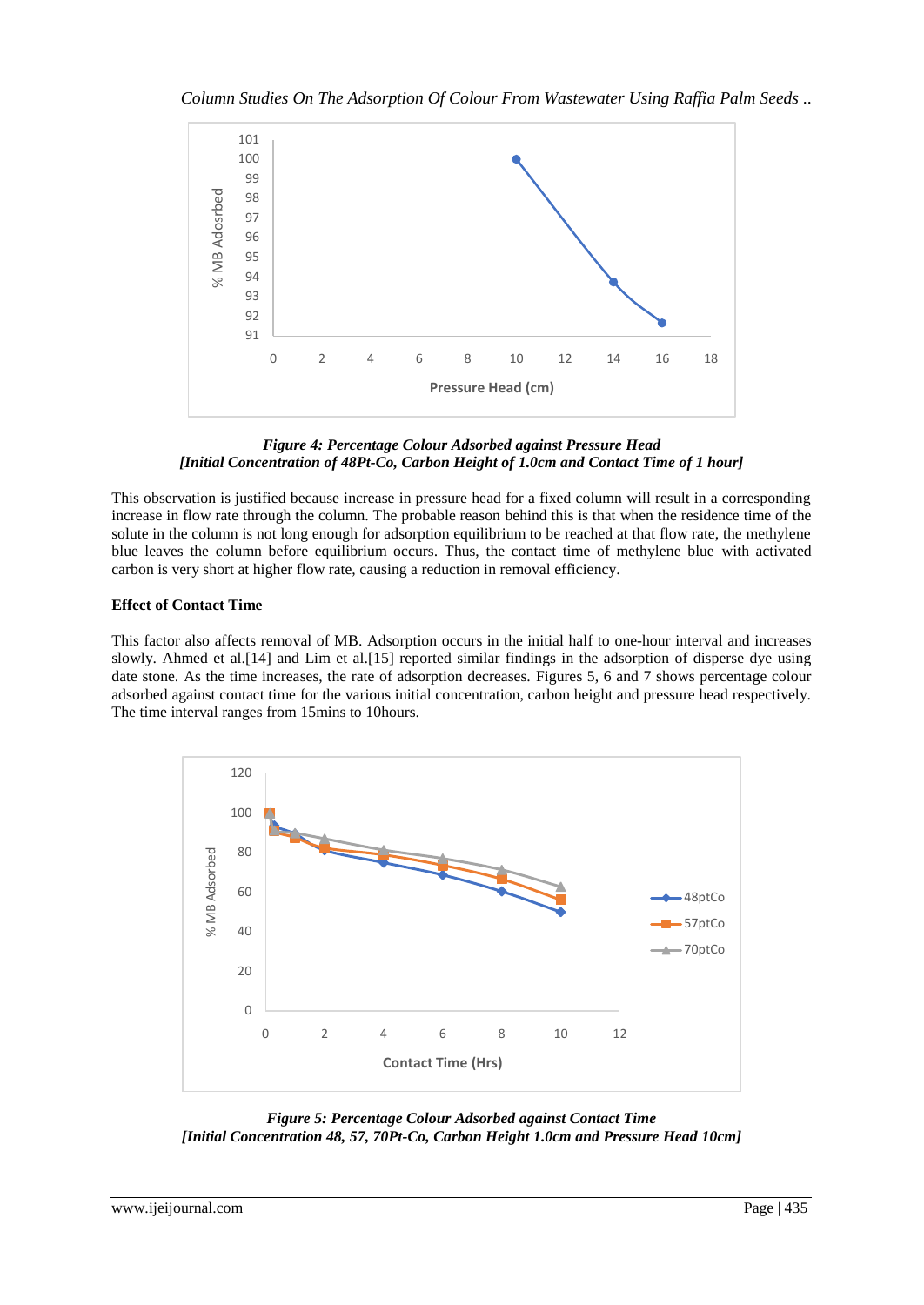

*Figure 6: Percentage Colour Adsorbed against Contact Time [Carbon Height of 1.0, 1.3, and 1.5cm, Concentration of 48Pt-Co and Pressure Head 10cm]*



*Figure 7: Percentage Colour Adsorbed against Contact Time [Pressure Head of 10, 14, and 16cm, Concentration of 48Pt-Co and Carbon height 1.0cm]*

## **Column Breakthrough Curves**

The most important criterion in the design of fixed bed adsorption systems is the prediction of column breakthrough or the shape of the adsorption wave front, which determines the operating life-span of the bed and regeneration times. The adsorption breakthrough curves obtained by varying the bed heights from 1.0 to 1.5cm at a constant pressure head of 10cm and initial MB concentration of 48Pt-Co is shown in Figure 8. The dimensionless concentration  $C_t/C_o$  was plotted against the service time to obtain the breakthrough curves. These curves deviate from the characteristic S-shape for most dynamic adsorption studies in water and wastewater treatment.

Both the breakthrough and exhaustion time increased with increasing the bed height. Higher MB uptake was also expected at a higher bed height due to the increase in available fixation binding sites for the MB to adsorb on raffia palm seeds activated carbon. The increase in the adsorbent mass in a higher bed provided a greater service area which would lead to an increase in the volume of solution treated. Gupta et al. [17] reported in their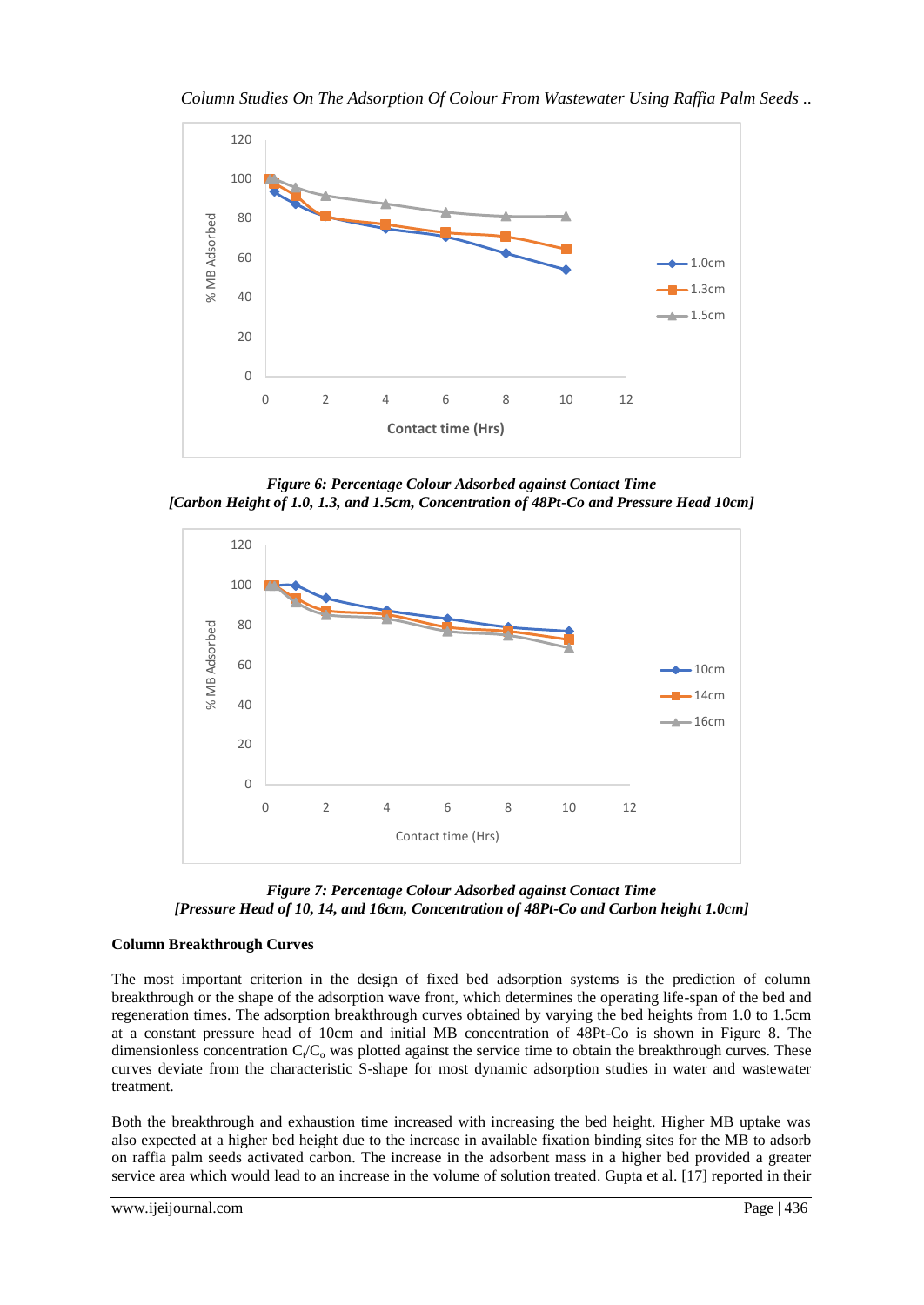work that when the bed height is reduced, axial dispersion phenomena predominates in the mass transfer and reduces the diffusion of the solute, and therefore, the solute has not enough time to diffuse into the whole of the adsorbent mass.



*Figure 8: Breakthrough Curve for MB Adsorption on RPSAC columns with Wastewater at different Bed Heights [Initial MB concentration of 48Pt-Co, Pressure Head of 10cm]*

#### **4. CONCLUSION**

A column study was done to study the adsorption of methylene blue (MB) from wastewater using raffia palm seeds activated carbon. The effect of initial concentration, bed height, pressure head and contact time on the adsorption rate was investigated. The initial concentration, bed height, pressure head and contact time was varied between 48 to 70Pt-Co, 1.0 to 1.5cm, 10cm to 16cm and 15 mins to 10hrs respectively. The chemical properties of the activated carbon produced in this experiment and ability to remove MB reveals that it had improved adsorption behaviour comparable to those of high-performance adsorbents. It was observed that the higher the initial concentration of MB, the lower the adsorption rate and the higher the carbon height, the higher the adsorption rate. Observation also shows that the higher the pressure head, the lower the adsorption rate and the efficiency of the adsorbent decreased with increase in time. Based on the results of this study, for any column studies using raffia palm seed activated carbon, a lower pressure head and a higher carbon height is recommended for maximum MB removal.

#### **5. REFERENCES**

- [1]. Vaquero N. G., Lee E. Castaneda R. J., Cho J., Lopez-Ramirez J. A. (2014). Comparison of drinking water pollutant removal using a nonfiltration pilot plant powered by renewable energy and a conventional treatment facility.Desalination 347:94-102
- [2]. Bakheet, B. Yuan. S, Li Z. X, Wang H. J. Zuo J. N. Komareni S. (2013). Electro-peroxonetreatment of orange II dye wastewater. Water Resources, 47:6234-6243.
- [3]. Kertesz, S. Cakl, J. Jirankova H. (2014).Submerged hollow fiber microfiltration as a part of hybrid photocatalytic process for dye wastewater treatment.Desalination, 343:106-112.
- [4]. Shah, I., Adnan, R Wan Ngah, W. S., Mohamed, N. (2015). Iron Impregnated Activated Carbon as a Efficient Adsorbent for the Removal of Methylene Blue: Regeneration and Kinetic Studies. PLOS ONE. 10(4):1371.
- [5]. Kim, T. H, Park. C., Yang J. and Kim S. (2004). Comparison of disperse and reactive dye removal by chemical coagulation and Fenton oxidation. Journal of Hazard Material, 112:95-103.
- [6]. Ogbaje, H., Nwakonobi, T. U. and Onoja S. B. (2015). 'Batch studies on the adsorption of Cr, Cd and Pb ions from industrial wastewater using raffia palm seeds activated carbon', Int. J Environmental Engineering, Vol. 7. Nos ¾, pp. 275-284.
- [7]. Nwakonobi T. U., Onoja S. B. and Ogbaje H. (2018). Removal of certain Heavy Metals from Brewery Wastewater using Date Palm Seed Activated Carbon, Applied Engineering in Agriculture, Vol. 34(1):233-238.
- [8]. Labanda, J., Sabate J., Llorens J. (2011). Experimental and Modelling Study of the Adsorption of Single and Binary dye Solutions with an Ion-Exchange Membrane Adsorber. Chemical Engineering Journal 166:536-543.
- [9]. He, Y., Li, G.M., Wang, H., Zhao J. F., S U H. X and Huang Q. Y. (2008). Effect of Operating Conditions on Separation Performance of Reactive Dye Solution with Membrane Process.Journal of Member Science 321:183-189.